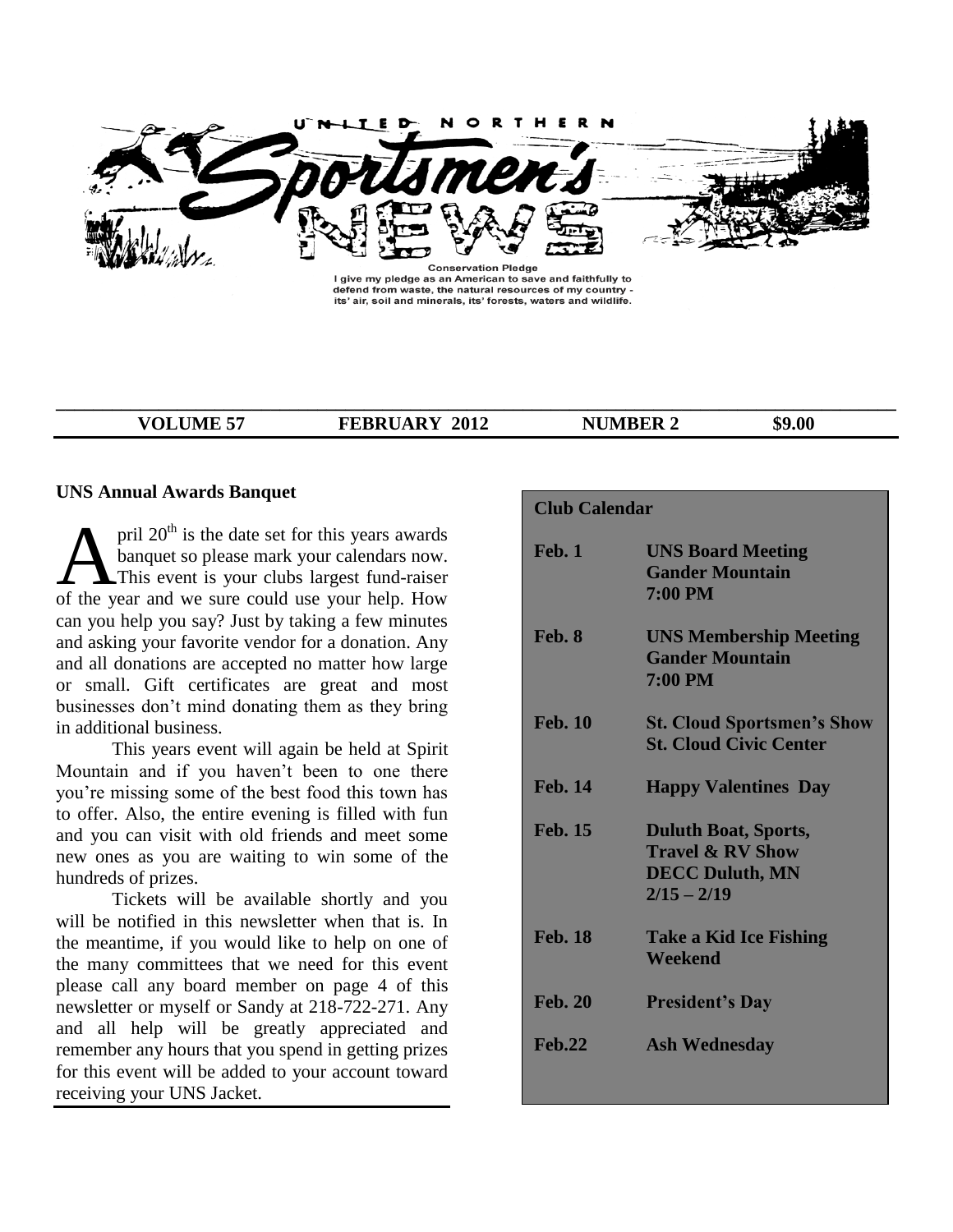# **Earn some volunteer hours**

Many members have asked in the past what they can do to earn hours toward their UNS jacket. Well now it the perfect time to start. Take an hour or two and round up prizes for our Annual Awards Banquet. Keep track of the hours you spent doing this and turn them in to Kevin Stern and before you know it you will be wearing a new jacket free of charge.

# **DNR releases proposal for wolf harvest season this fall**

he Minnesota Department of Natural Resources (DNR) is proposing an Tinaugural gray wolf hunting and trapping season this fall that calls for a conservative harvest quota of 400 animals.

Wolf research indicates Minnesota's wolf population could sustain a higher quota, but DNR officials say they are taking a measured approach to the state's first season.

The proposal sets a quota of 6,000 licenses that will be allocated through a lottery system. Only one license will be allowed per hunter or trapper. Hunting would be allowed with firearms, archery equipment and muzzleloaders. Calls and bait would be allowed with restrictions.

The season is proposed for the end of November and would be closed once the quota is met. Hunters would be required to register animals on the same day they are harvested and data would be collected from carcasses. Other states with harvest seasons for wolves and other big game animals similarly monitor seasons and close them when quotas are met.

DNR will outline its proposals to the Legislature on Thursday, Jan. 26 before the Senate Environment and Natural Resources Committee and the House Environment, Energy and Natural Resources Policy and Finance Committee. While the legislatively approved wolf management plan authorizes hunting and trapping seasons, the agency is seeking additional authorization from the state Legislature this session to offer a wolf license and implement other management strategies. Legislators will have to pass a bill by the end of the session and the governor will have to sign it in order for a season to be held.

The DNR will also take public comments prior to finalizing and implementing a wolf season.

The initial season will allow wolf biologists to collect information on hunter and trapper interest and harvest success and will provide biological information on harvested wolves to help inform future wolf population management and monitoring. The state has an estimated population of 3,000 gray wolves and past surveys indicate the population is stable.

Wolves are prolific, survival of young is generally high and populations can offset effects of mortality caused by hunting and trapping seasons, DNR officials say.

The DNR intends to manage wolves as a prized and high-value fur species by setting the season when pelts are most prime, limiting the take through a lottery and requiring animals be registered.

DNR plans to adjust the framework of future wolf seasons based on information collected during the inaugural season. This adaptive management approach will result in progressive changes as the DNR learns how to best manage a wolf season in Minnesota. The wolf harvest quota does consider other causes of mortality such as removal due to livestock and domestic animal depredation and threats and vehicle collisions.

The agency will also be undertaking a new wolf population survey starting next winter.

Minnesota's population of Great Lakes gray wolves transitions from federal protection to state management on Friday, Jan. 27. That is when the DNR implements its state management plan, which is designed to ensure their long-term survival of wolves in the state.

The agency has three lead conservation officers designated to ensure enforcement of the state's wolf laws by conservation officers throughout the wolf range. The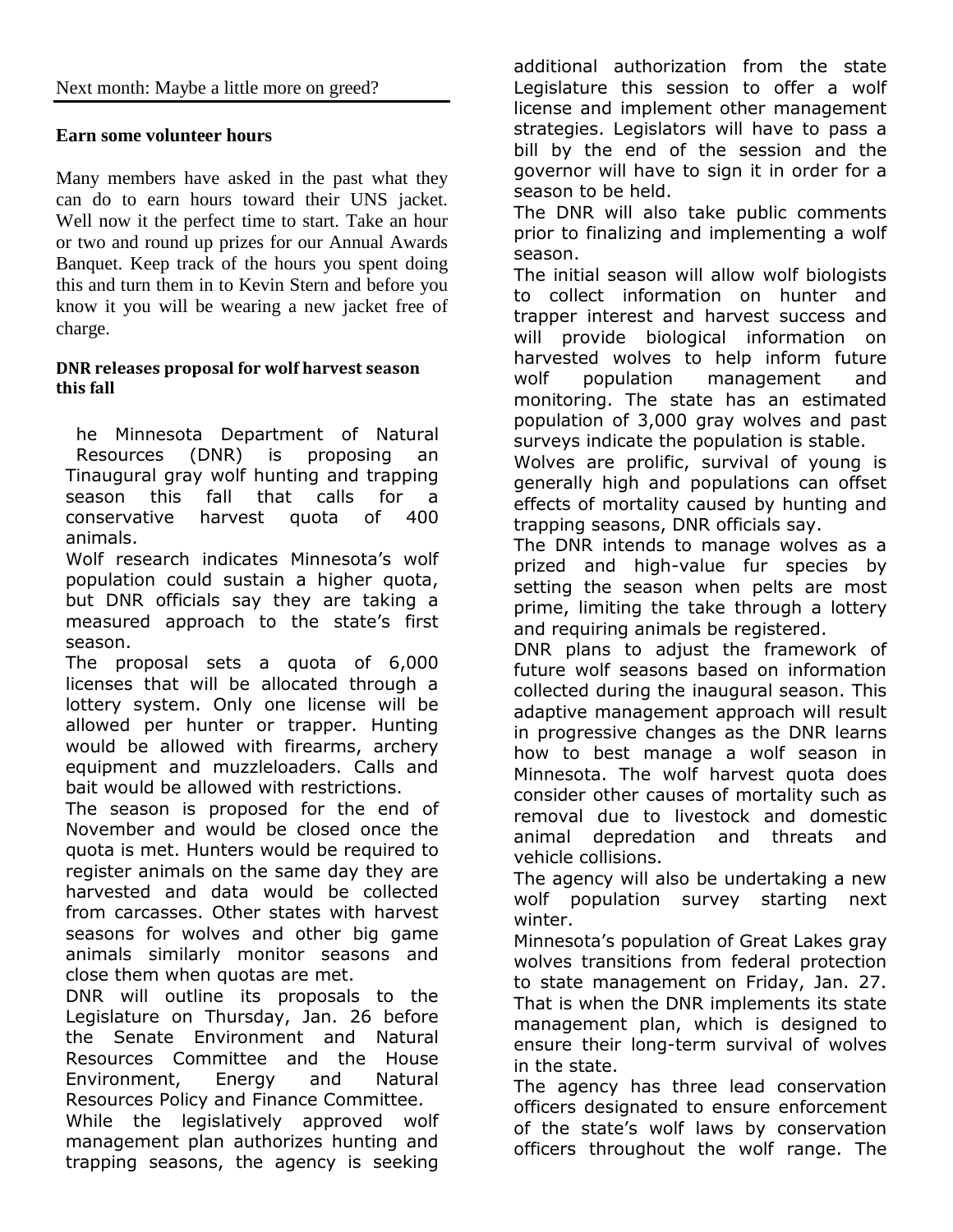agency also has a wolf research biologist and management specialist.

Information on changes to regulations on taking wolves to protect domestic animals can be found **[online.](http://www.mndnr.gov/wolves)** 

## **Attention – Attention – Attention**

embers wishing to earn hours toward their UNS jacket or a number of other awards should keep track of their hours and turn them in to Kevin Stern monthly. M

|                                                                             | <b>United Northern Sports</b> |
|-----------------------------------------------------------------------------|-------------------------------|
| UNITED NORTHERN SPORTSMEN'S NEWS                                            |                               |
| <b>2012 EXECITIVE BOARD</b><br><b>Editor: Joe Roberts</b>                   |                               |
| 234 E. Orange St., Duluth, MN 55811, 722-2711                               | Editor: Joe Roberts           |
| www.uns-duluth.com                                                          |                               |
| <b>Webmaster: Eric Hansen</b>                                               | 234 E. Orange St.             |
| 4182Ridge Circle, Hermantown, MN 55811, 831-8646                            |                               |
| <b>OFFICERS:</b>                                                            | Duluth, MN 55811-29           |
| <b>President: Jim Lemmerman</b>                                             |                               |
| 6316 Nashaua St., Duluth, MN 55807, 624-3847                                |                               |
| Vice-President: Kevin Stern                                                 | <b>RETURN SERVICE REQUE</b>   |
| 5158 LaVaque Jct. Rd., Duluth, MN 55811, 729-7496                           |                               |
| Secretary: Eric Hansen                                                      |                               |
| 4182 Ridge Circle, Hermantown, MN 55811, 831-8646                           |                               |
| Treasurer: Cindy Craig<br>2805 Wellington St., Duluth, MN 55806, 624-0069   |                               |
| Sgt-at-Arms: Kevin Waino                                                    |                               |
| 2130 Water St., Duluth, MN 55812, 728-0196                                  |                               |
| <b>Membership Secretary: Sandy Roberts</b>                                  |                               |
| 234 E. Orange St., Duluth, MN 55811, 722-2711                               |                               |
| <b>TRUSTEES:</b>                                                            |                               |
| <b>Matt Opack</b>                                                           |                               |
| 4234 Turner Road, Duluth, MN 55803, 721-4125                                |                               |
| <b>Chuck Cieluch</b>                                                        |                               |
| 4801 Oakley St., Duluth, MN 55804, 525-5547                                 |                               |
| <b>John Bathke</b>                                                          |                               |
| P.O. Box 86, Two Harbors, MN 55616, 218-834-7075                            |                               |
| <b>Bob Krepps</b>                                                           |                               |
| 2017 E. 4 <sup>th</sup> St., Duluth, MN 55812, 724-3403                     |                               |
| <b>Dan Smestad</b><br>6226 E. Superior St., Duluth, MN, 55804, 525-3669     | lates to the Activities       |
| Dan Woollett                                                                |                               |
| 314 Agete St., Cloquet, MN 55720, 590-7076                                  | were no Range Page            |
| <b>Mike Drager</b>                                                          |                               |
| 6657 Brookmere Road, Duluth, MN 55803, 721-2314                             |                               |
| <b>Judy Fov</b>                                                             | reports that we are           |
| 5 W. 8th St., Duluth, MN 55806, 727-9833                                    |                               |
| <b>Mike Fov</b>                                                             | get busy making more.         |
| 5 W. 8 <sup>th</sup> St., Duluth, MN 55806, 727-9833                        |                               |
| <b>Bob Curtis</b>                                                           | nade a profit but not as      |
| 2238 Nanticoke St., Duluth, MN 55811, 727-3645                              |                               |
| mu <del>en as iast year. John Dauike turned</del> in an additional \$10.00. |                               |

**Incident Reports:** Bob Curtis and Eric Hansen – no new incidents reported. We briefly discussed the incident turned in

#### **Club Notes**

**Call to Order:** by President Jim Lemmerman who led us in the conservation pledge @ 7.00 PM.

**Roll call of Officers**: Jim Lemmerman, Kevin Stern, Joe Roberts, Sandy Roberts, Eric Hansen, Cindy Craig, Kevin Waino, Chuck Ceiluch, Judy Foy, Mike Foy, John Bathke, Bob Curtis, Dan Woollett.

**Introduction of visitors and new members**: Bob Kettle, Steve Shaner & Brian (missed his last name)

**Installation of 2012 Officers:** Sandy Roberts led the installation of new officers for year 2012.

**Roll call of 2012 Officers**: Jim Lemmerman, Kevin Stern, Joe Roberts, Sandy Roberts, Eric Hansen, Cindy Craig, Kevin Waino, Chuck Ceiluch, Judy Foy, Mike Foy, John Bathke, Bob Curtis, Dan Woollett.

**Reading of minutes**: Eric Hansen – read minutes from December 14, 2011 Membership meeting and January 4, 2012 Board meeting, motion to accept Board minutes (as corrected) by Joe Roberts and 2nd by Howard Tullgren; carried.

**Treasurer's Report**: Cindy Craig as of 12/31/2011 Checkbook balance: \$ 1558.06 Regular Savings Account: \$ 5.00 Money Market Acct: \$ 3030.38 Building Fund: \$ 6906.19 Total Funds: \$ 11,499.63

John Bathke made motion to accept and pay bills, 2nd by Judy Foy; carried.

**Membership Secretary's Report**: Sandy Roberts – current membership is 1701.

**Committee Reports**:

by Jim Jensen. Incident Committee will report to the board in March re: actions to take.

**Grants Committee**: Kevin Stern & Mike Drager –Kevin spoke to Friends of the NRA and was informed that our request was turned down this year but is still being discussed. **Ice Fishing Contest:** Cindy Craig deposited \$3320.00 and has still has approximately \$500 to deposit. Bob Curtis checked the ice thickness, reports there is  $12 - 13$ ". Dan Woollett says we still need more volunteers & the work party will meet Saturday morning at 10:00. Mark Wierda is talking to RJ's regarding the use of ATVs.

**Volunteer Hours:** Kevin Stern – nothing new to report **Banquet:** Joe Roberts started writing instructions on setting up and running the banquet for future banquet planners. Banquet committee should meet.

### **OLD BUSINESS**

**Campground Permit:** Jim Lemmerman spoke to Cara Peterson about setting up a trailer with toilets and showers. She thought it might be OK but her supervisor was not in so